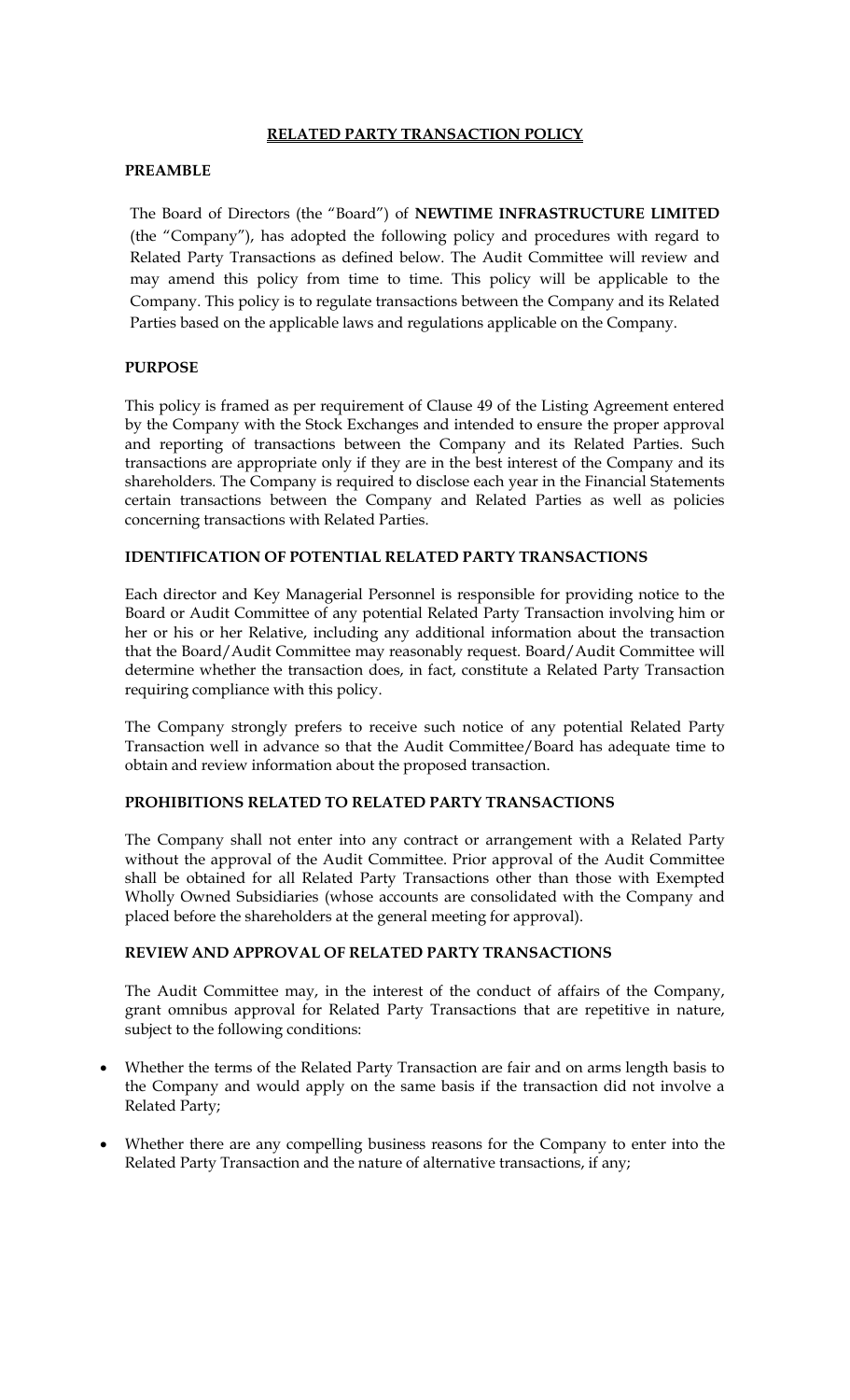- Whether the Related Party Transaction would affect the independence of an independent director;
- Whether the proposed transaction includes any potential reputational risk issues that may arise as a result of or in connection with the proposed transaction;
- Whether the Company was notified about the Related Party Transaction before its commencement and if not, why pre-approval was not sought and whether subsequent ratification is allowed and would be detrimental to the Company.

The Audit Committee may also, in the interest of the conduct of affairs of the Company, grant omnibus approval for Related Party Transactions that cannot be foreseen The Audit Committee shall review, at least on a quarterly basis, the details of related party transactions entered into by the Company pursuant to each of the omnibus approval given.

Such omnibus approval shall be valid for a period not exceeding one year and shall require fresh approvals after the expiry of one year.

In the event any contract or arrangement with a related party is not in the ordinary course of business or at arm's length, the Company shall comply with the provisions of the Companies Act 2013 and the Rules framed thereunder and obtain approval of the Board or its shareholders, as applicable, for such contract or arrangement.

All material related party transactions, other than those with Exempted Wholly Owned Subsidiaries will be placed for approval of the shareholders of the Company. A transaction with a related party is considered material if the transaction / transactions to be entered into, either individually or taken together with previous transactions with such related party during a financial year, exceeds ten percent of the annual consolidated turnover as per the last audited financial statements of the Company.

### **RELATED PARTY TRANSACTIONS NOT APPROVED UNDER THIS POLICY**

In the event the Company becomes aware of a Related Party Transaction with a Related Party that has not been approved under this Policy prior to its consummation, the matter shall be reviewed by the Committee. The Committee shall consider all of the relevant facts and circumstances regarding the Related Party Transaction, and shall evaluate all options available to the Company, including ratification, revision or termination of the Related Party Transaction. The Committee shall also examine the facts and circumstances pertaining to the failure of reporting such Related Party Transaction to the Committee under this Policy, and shall take any such action it deems appropriate. In any case, where the Committee determines not to ratify a Related Party Transaction that has been commenced without approval, the Committee, as appropriate, may direct additional actions including, but not limited to, immediate discontinuation or rescission of the transaction. In connection with any review of a Related Party Transaction, the Committee has authority to modify or waive any procedural requirements of this Policy.

# **CONSEQUENCES OF NON-COMPLIANCE OF SUCH POLICY FOR ANY RELATED PARTY TRANSACTION**

Non-compliance of this Policy may lead to initiation of disciplinary proceedings against the employee. Details of such disciplinary proceedings will form part of the personal file of such employee and will be considered as a default on his or her key responsibilities. The above would be over and above the prescribed penal consequences under